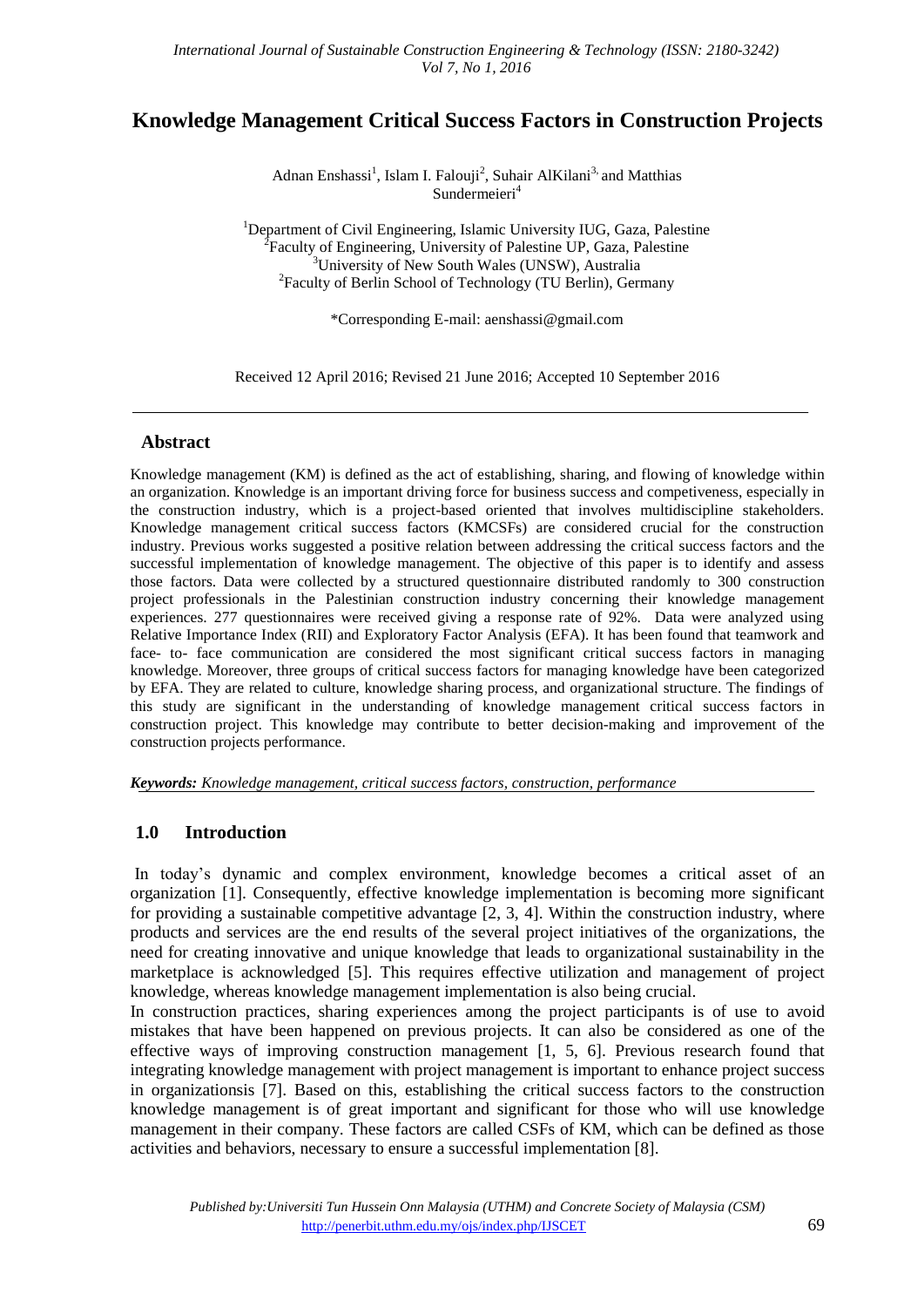There is sporadic evidence that failing to identify the critical success factors for knowledge implementation is one of the main reasons for businesses failing to implement KM successfully. This study attempts to explore these critical success factors in the construction industry in Palestine in accord with the participants' experience and concepts. The participators of this survey are construction project professionals and experts who are the main part of knowledge management practice in construction.

## **1.1 Definition of Knowledge Management**

Knowledge management (KM) is defined as the creation, sharing and flow of knowledge within organizations [5]. It includes systematic management and processes of creating, gathering, organizing, utilizing, and exploiting information [9]; managing by creating, structuring, dissemination and applying the knowledge [10]; capability to create new knowledge disseminates it throughout the organization [11]; The creation of an environment encourages knowledge to be created, shared, enhanced, organized and utilized [12]; leveraging intellectual assets to enhance performance [13]; An integrated, systematic approach to identify, manage, and share department's information assets [14]; application of knowledge to maximize knowledge-related effectiveness and returns [15]. Peter Drucker was the first who introduced knowledge idea [16].There were various opinions of what is meant by knowledge. Some defined it as an absolute truth that exists separately from the knower [17], while others upheld that is socially constructed [18, 19]. Knowledge is reckoned as: facts and data that are organized to describe a particular situation [20]; multidimensional concept for gaining access to information[21]; information, ideas, expertise [22]; information that drive people's actions [23]; something deeper than data or information [4]; power for acting and making decisions [19, 23]; information that merged with creativity, intuition [24], interpretation, context and experience that is gained [25]; insight, ideas, experience, skill, information or data, may be associated with knowledge [26].

Sarvary [27] suggested that knowledge management involves the process whereby organizations innovate, use, spread, and accumulate organizational knowledge. Nicolas [28] showed that it is a logical process for creating and using knowledge to attain organizational objectives. Lloria [29] stated that it included a sequence of policies and guidelines that enable the creation, and institutionalization of knowledge in order to attain the firm's objectives. Gao et al. [26] confirmed KM as managing the activities of knowledge through motivating, leading, and supporting knowledge, providing a suitable working environment.

Knowledge is considered as a significant organizational resource [30]. Knowledge is the information that guides task execution, problem solving, and decision-making [18]. It justifies personal beliefs to take effective action [11], it also regarded as an important production factor that create values and sustainable competitive advantage [3, 24, 31, 32]. Researchers pointed out that knowledge is a conceptualized subject to an individual's subjective interpretation [19, 33, 34]. While knowledge is not a physically identifiable entity [12], it is considered as a service by many researchers [35]. It is also considered as something that can be reused and transferred [4].

Knowledge has three stages of accessibility: explicit, tacit, and implicit forms [35, 36, 37, 38]. Tacit knowledge defined as intangible information [11], which needed for problem solving and decision-making [39]. On the other hand, it's harder to express, communicate [26].Tacit knowledge helped in making explicit practicable [40]. Explicit knowledge allows encoding, and clear illustration, it is the formalized knowledge sent into a systematic and formal language [30, 41] and delivered in a format, such as data, databases, electronic files and paper documents [42, 43]. Explicit knowledge is easy to get and can be deployed quickly to the dissemination of knowledge [44].The construction industry values the assets of experiential knowledge in which knowledge can be lost when employees resign or retire from an organization [17]. Implicit knowledge is knowledge that can be expressed in verbal, symbolic, and written form [45]. Its existence is implied by or inferred from observable behavior or performance [36]. This kind of knowledge can often be teased out of a competent performer by a task analyst, knowledge engineer or other person skilled in identifying the kind of knowledge that can be articulated [38].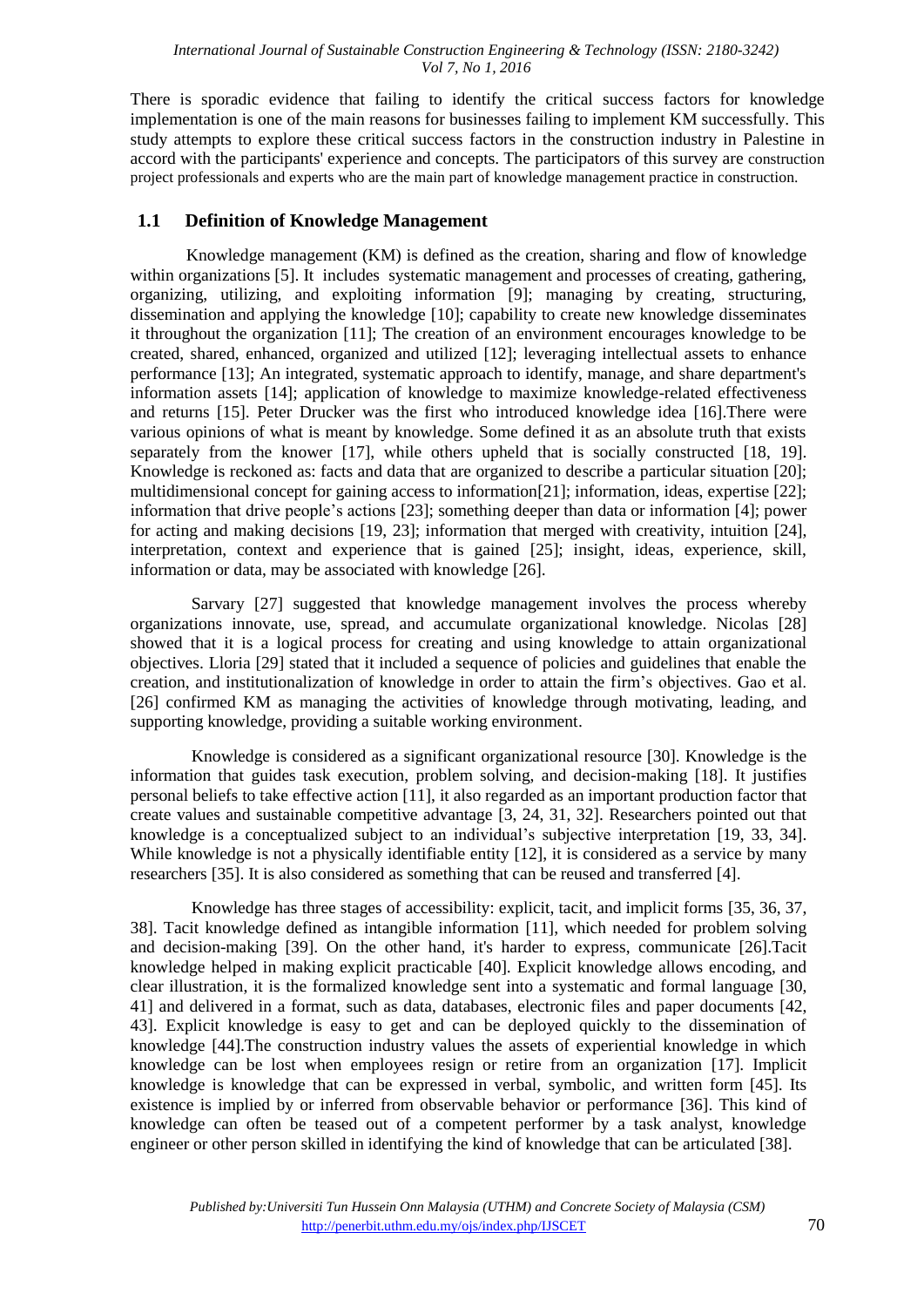Knowledge in organizations can be both formal and informal in nature [46]. Hutchinson and Quintas [47] agreed that formal knowledge concerns policies, structures, and practices that are named and governed by the concepts of KM. In contrast, the informal management of knowledge refers to practices that are concerned with knowledge processes, but are not so rigid. According to Azudin et al., [46], formal exchange mechanisms, such as procedure, and formal language will ensure that people will exchange and combine their explicit knowledge, while, informal knowledge interchanges between and among staff is effective in building up knowledge base and facilitating faster learning. Zin and Egbu [48] stated that formal knowledge including activities designed by a company with the aim of learning from each other and encourage (knowledge sharing) KS in organizations, from basic instructions, to more complex interventions, regarding informal refers to informal networks and communication.

## **1.2 Knowledge management critical success factors (KMCSFs)**

The success of KM implementation is determined by a group of CSFs that have been studied by several authors. Alazmi and Zairi [49] defined Knowledge management critical success factors (KMCSFs) as a restricted number of areas in which satisfactory results are guaranteed for a successful competitive performance. Wong [8] and Tan [8] regard CSFs related to KM as those activities and behaviors that are nurtured and created to achieve better implementation.

| Author/s and year       | <b>KMCSF</b>                                                              |  |  |  |  |  |
|-------------------------|---------------------------------------------------------------------------|--|--|--|--|--|
| Davenport<br>and        | Nine success factors including:                                           |  |  |  |  |  |
| Prusak [4]              | multiple channels for knowledge transfer, some level of knowledge         |  |  |  |  |  |
|                         | structure, nontrivial motivational aid, clarity of language and vision, a |  |  |  |  |  |
|                         | modicum of process orientation, a link to economics or industry value,    |  |  |  |  |  |
|                         | senior management support, technical and organizational infrastructure,   |  |  |  |  |  |
|                         | and a knowledge oriented culture.                                         |  |  |  |  |  |
| Tan [50]                | Six success factors include:                                              |  |  |  |  |  |
|                         | People, leadership, information systems, processes, organizational        |  |  |  |  |  |
|                         | structure and reward system.                                              |  |  |  |  |  |
| O'Dell<br>and           | Five enablers to create an environment for best practices. Those are:     |  |  |  |  |  |
| Grayson [51]            | technology, culture, reward, senior leadership, and measurement           |  |  |  |  |  |
| Chourides<br>al.<br>et  | Five knowledge management success factors including:                      |  |  |  |  |  |
| $[52]$                  | marketing, quality, IT, human resource management, and strategy           |  |  |  |  |  |
| Nelson<br>and           | Ten organizational factors that enable KM activities. Those are:          |  |  |  |  |  |
| Middleton [53]          | information architecture, information behavior, organizational culture,   |  |  |  |  |  |
|                         | information management processes, IT practices, KM processes, people      |  |  |  |  |  |
|                         | management, information policy and strategy, information politics, and    |  |  |  |  |  |
|                         | organizational structures                                                 |  |  |  |  |  |
| Karabag <sup>[54]</sup> | Thirteen SCFs, divided as CSFs in human sector include:                   |  |  |  |  |  |
|                         | KM acceptance, establish management support, communication,               |  |  |  |  |  |
|                         | motivation aids, employee's engagement;                                   |  |  |  |  |  |
|                         | CSFs in organizational sector include:                                    |  |  |  |  |  |
|                         | KM well planned strategy, time pressure, understand and define KM         |  |  |  |  |  |
|                         | process, measurement and content quality, KM responsibility and           |  |  |  |  |  |
|                         | feedback from user for improving the KM quality;                          |  |  |  |  |  |
|                         | CSFs in technological sector include:                                     |  |  |  |  |  |
|                         | KM system quality and timely detection of shortcomings                    |  |  |  |  |  |
| Wong $[8]$              | Eleven KMCSFs that include:                                               |  |  |  |  |  |
|                         | HRM, training and education, resources, motivational aids, processes      |  |  |  |  |  |
|                         | and activities, organizational infrastructure, measurement, strategy and  |  |  |  |  |  |
|                         | purpose, IT, management leadership and support, and culture.              |  |  |  |  |  |

Table 1 shows the main research contributions made in the field of KMCSFs.

*Published by:Universiti Tun Hussein Onn Malaysia (UTHM) and Concrete Society of Malaysia (CSM)* http://penerbit.uthm.edu.my/ojs/index.php/IJSCET 71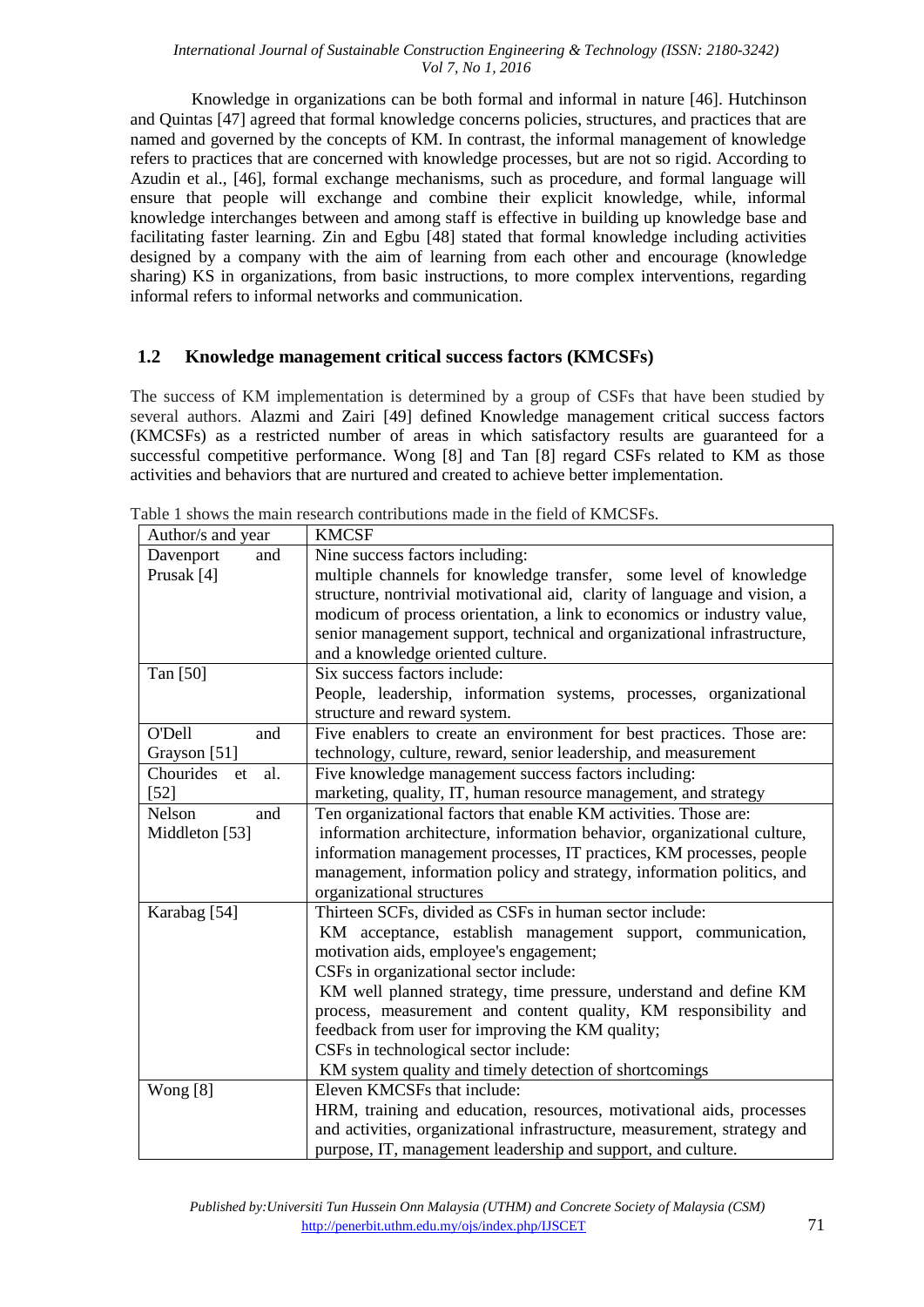| Chong and Choi<br>$[55]$       | Eleven critical knowledge management enablers that include:<br>Employee training, employee involvement, teamwork, employee<br>empowerment, top management leadership<br>and commitment,<br>organizational constraints, IS infrastructure, performance measurement,<br>egalitarian culture, benchmarking, and knowledge structure.                                              |
|--------------------------------|--------------------------------------------------------------------------------------------------------------------------------------------------------------------------------------------------------------------------------------------------------------------------------------------------------------------------------------------------------------------------------|
| Akhavan et al. [14]            | Sixteen KM CSFs, those include:<br>CEO's commitment and support, organizational culture, pilot projects,<br>knowledge identification, knowledge storage, knowledge review,<br>knowledge capturing, business process engineering, organizational<br>structure, trust, KM strategy, organizational transparency, KS, expert<br>networking, knowledge architecture, and training. |
| Conley and Zheng<br>$[56]$     | Nine CSFs consists of:<br>the leadership and top management support, KM strategy, technology<br>infrastructure, organizational culture, incentives, education<br>and<br>training, KM processes, KM practices, and the use of KM team                                                                                                                                           |
| Steyn<br>and Kahn<br>$[57]$    | Six factors that include:<br>training, collaborative organizational structures, leadership, information<br>and communication technologies, organizational transparency and<br>dimensions of KM                                                                                                                                                                                 |
| Salleh [58]                    | Seven main success factors:<br>organizational planning efforts, project manager's goal commitment,<br>project team's motivation and goal orientation, clarity of the project's<br>scope and work definition, project manager's capabilities and<br>experience, safety precautions and applied procedures, use of control<br>systems and safety                                 |
| Kanagasabapathy<br>et al. [59] | Eleven CSFs including:<br>Trusting and open organizational culture, management, leadership and<br>commitment, employee involvement, employee training, trustworthy<br>employee<br>empowerment, information<br>teamwork,<br>systems<br>infrastructure, performance measurement, Benchmarking,<br>and<br>knowledge structure.                                                    |
| Rašul et al. [60]              | three categories of CSFs:<br>Information technology, organization and knowledge.                                                                                                                                                                                                                                                                                               |
| Lee and Choi [61]              | Collaboration, trust, learning, centralization, formalization, T-shaped<br>skills, and information technology support.                                                                                                                                                                                                                                                         |
| AL-Hakim<br>and<br>Hassan [2]  | HMR, information technology, leadership, organizational learning,<br>organizational strategy, organizational structure, and organizational<br>culture.                                                                                                                                                                                                                         |
| Bishop et al. [62]             | KM acceptance, establish management support, motivation aids, KM<br>well planned strategy, understand KM process, and KM responsibility.                                                                                                                                                                                                                                       |
| Cristina [63]                  | Eleven critical enablers such as<br>Employee training, employee involvement, teamwork, employee<br>management leadership<br>empowerment,<br>and commitment,<br>top<br>organizational<br>constraints,<br>information<br>system<br>infrastructure,<br>performance measurement, egalitarian culture, benchmarking, and<br>knowledge structure.                                    |

## **2.0 Methodology**

This study was carried out in the Gaza Strip, which consists of five governorates: northern governorate, Gaza governorate, middle governorate, Khan Younis governorate, and Rafah governorate. The population of this study was contracting companies who are registered in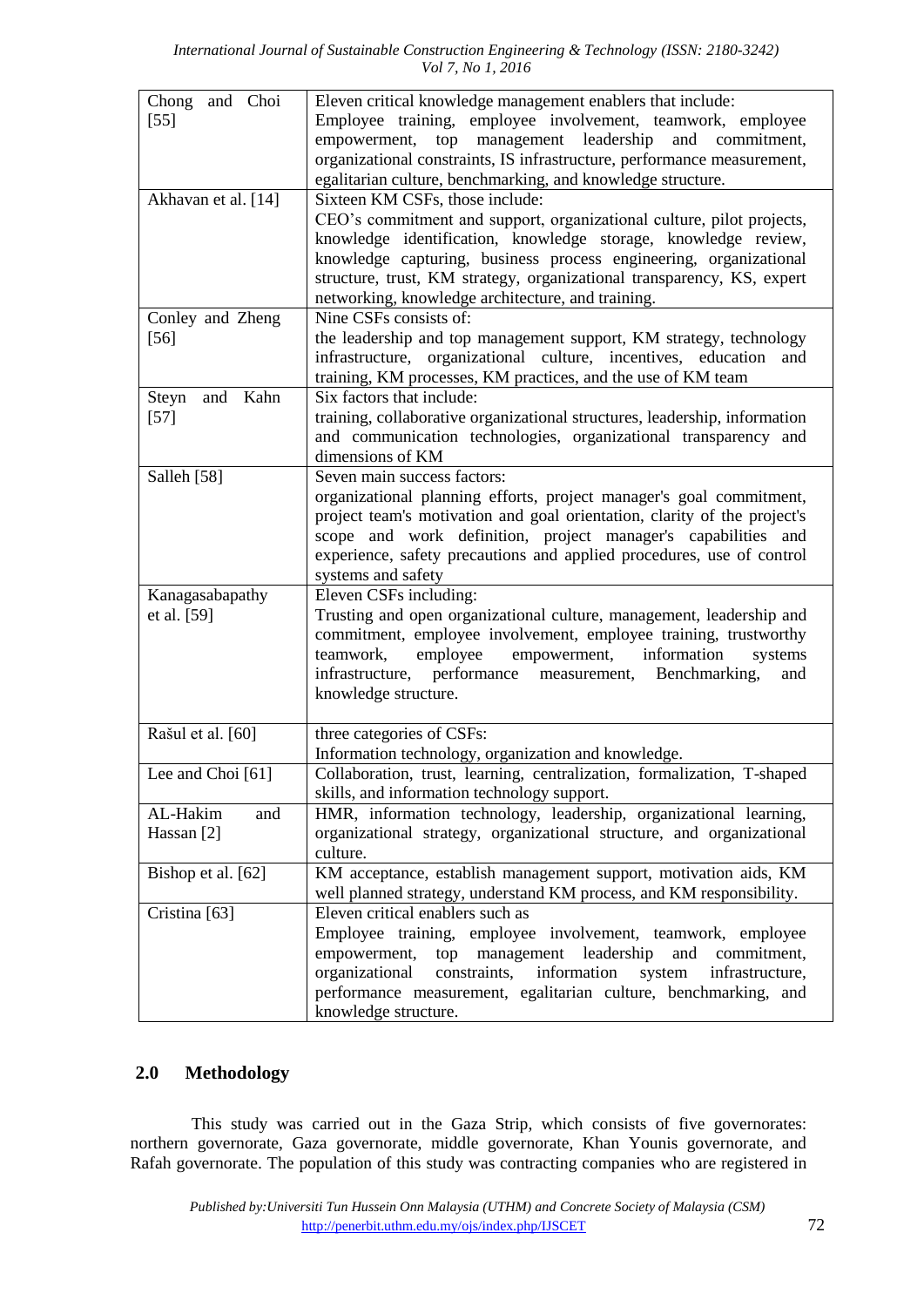the Palestinian Contractors Union (PCU) in the Gaza Strip, which are 238 contracting companies. Those contractors are classified under five main grades. The sample of this study was the construction professional workings with the contracting companies including the five grades of registration. The following statistical equation was used to determine the sample size [64].

$$
SS = \frac{Z^2 \times P \times (1 - P)}{C^2}
$$

Where:

SS: The sample size

Z: Z value (e.g. 1.96 for 95% confidence interval)

P: Percentage picking a choice, expressed as decimal, (0.50 used for sample size needed) C: Maximum error of estimation (0.08)

$$
SS = \frac{1.96^2 \times 0.5 \times (1 - 0.5)}{(0.08)^2} = 150
$$

According to the equation, the minimum sample size is at least 150 based on 8% margin of errors. 300questionnaires were distributed randomly (more than three copies for each contracting company) to construction professionals with different professions and disciplines. 277 questionnaires were received back yielding 92% response rate.

## **2.1 Pilot study**

A pilot study was conducted by sending the questionnaire and a cover letter via email to fifteen participants from different companies and academic professionals. The professionals were selected with more than 10 years' experience in construction work. The respondents were asked to complete the questionnaire and to review the design and structure of the survey. This was followed with personal interviews with those participants. The aim was to test the suitability and comprehensibility of the questionnaire. During the interviews, feedback and comments related to the design of questionnaires and suggestions for refining the survey instruments were collected. As a result, few changes were made to the questionnaire. Mainly, the pilot study showed that some attributes were repeated, irrelevant, weak, or vague and should be omitted. Other attributes were modified to suit the Gaza Strip construction professionals work nature and some attributes were added by the respondents in the pilot study. In addition, grammatical and spilling mistakes were corrected.

### **2.2 Questionnaire sampling and distributing methods**

The questionnaire was initially designed based on an extensive literature review of previous studies, which designed to investigate KM implementation and CSFs within construction organization. Most of those previous studies used the delivery and collection questionnaires method [65] in distributing the questionnaires, for example: [2, 3, 4, 17, 25, 33, 35, 42, 48, 49, 50, 53, 54, 56, 60, 66, 67]. Consequently, a self-administered questionnaire was used for data collection. However, as recommended by Saunders et al. [65] the survey was including an information cover letter, which gives brief information about the objective of the study, background about the researcher, the ethical approval that obtained from the research committee of the researcher's university and the when the questionnaire is likely to be collected.

### **3.0 Data analysis method**

To enhance the external validity, perceived reliability, and optimize a balance between the depth and breadth of the research, a quantitative method, was adopted for this research. A quantitative research method was the major type of data collection and analysis methods adopted in behavior and management research studies [68, 69]. SPSS 20 (Statistical Package for the Social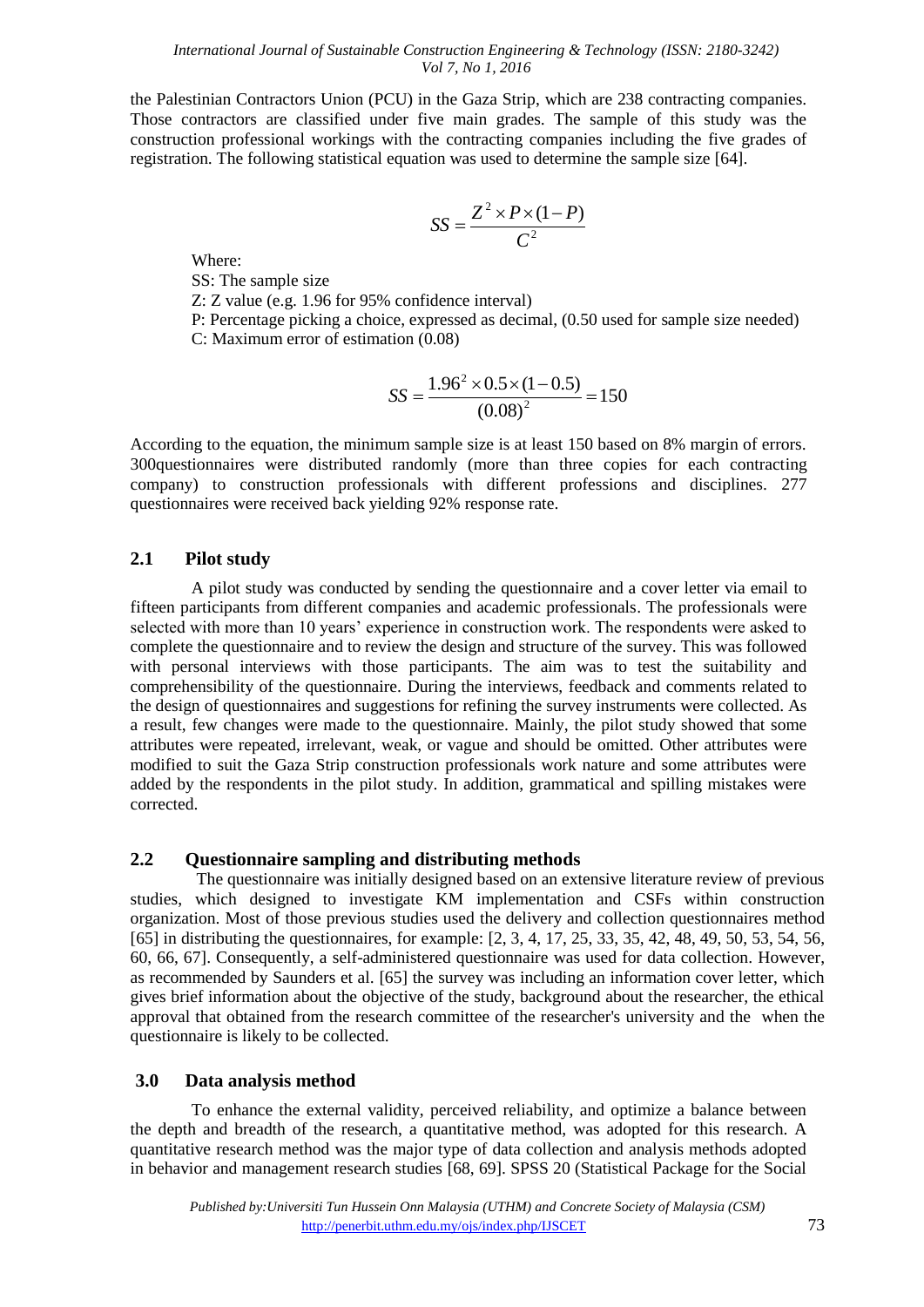Sciences) was used to analyze the collected data. In this research, ordinal scales were used. Ordinal scale is a ranking or a rating data that normally uses integers in ascending or descending order. The numbers assigned to the important (1, 2, 3, 4, 5) do not indicate that the interval between scales are equal, nor do they indicate absolute quantities. They are merely numerical labels [70]. Researchers usually use Likert scales [71] as means to discover strength of feeling or attitude towards a given statement or series of statements. Likert scales can be a three, five, or seven-point range that asks respondents to indicate rank order of agreement or disagreement by circling the appropriate number [72, 73]. Five-point Likert scale) was used in this questionnaire, where the implication is that the higher the category chosen, the greater the strength of agreement. The respondents were asked to rate their agreement or disagreement about the identified KSCSFs by circling the appropriate box.

#### **3.1 The relative importance index**

Descriptive statistics namely relative importance index method (RII) was used to determine the ranks of all KSCSFs and to highlight the relative importance of attributes as perceived by the respondents. The relative importance index was computed as Enshassi et al. [74, 75]:

$$
RII = \frac{\sum W}{A \times N}
$$

Where:

W is the weighting given to each factor by the respondents (ranging from 1 to 5)  $A =$  the highest weight (i.e. 5 in this case)  $N =$  the total number of respondents

The RII value had a range from 0 to 1 (0 not inclusive), the higher the value of RII, the more impact of the attribute. However, RII does not reflect the relationship between the various attributes [76].

### **3.2 Factor analysis**

Factor analysis is a powerful statistical technique that aims at providing greater insight. It is considered a data reduction technique, which is used to reduce a set of variables to a smaller number of variables or factors [77, 68]. To achieve this aim, SPSS 20 software was used, where EFA was employed to examine the pattern of inter-correlations between the variables and whether there are subsets of variables that correlate highly with each other. It is used to reduce a large number of related variables to a more manageable number, prior to using them in other analyses such as correlation or multiple regressions [77, 76, 78]. Exploratory factor analysis was adopted in this study to explore the inter-relationships among a set of variables.

In order to evaluate the adequacy of the survey data to employ factor analysis, two main assumptions should be tested, those are; Kaiser-Meyer-Olkin (KMO) Measure of Sampling Adequacy and Bartlett's Test of Sphericity [76, 78]. The value of (KMO) represents the ratio of squared correlation between variables to the squared partial correlation between variables. It varies from 0 to 1. A value close to 1 indicates that pattern of correlation was relatively compact and hence factor analysis should give distinct and reliable results. A minimum value of 0.5 has been suggested [78]. Values that are higher than 0.5, were recommended by Field [76]. The Bartlett's Test of Sphericity should be significant ( $p < 0.5$ ) for factor analysis to be suitable [76, 78], which was met for this data set.

T test was used to determine if the mean of an item was significantly different from a hypothesized value 3 (Middle value of Likert scale). If the P-value (Sig.) is smaller than or equal to the level of significance,  $\alpha$ =0.05 then the mean of an item was significantly different from a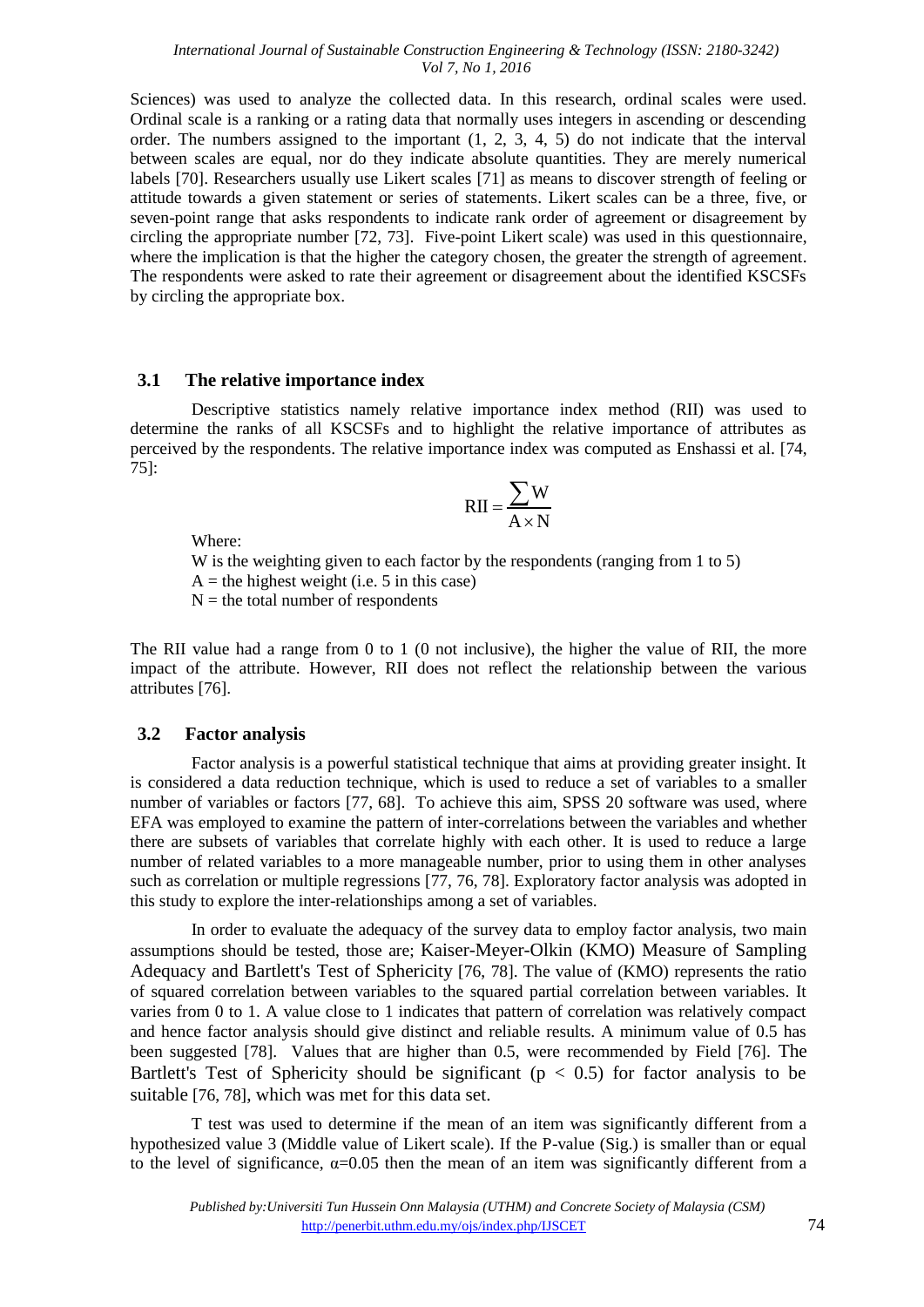hypothesized value 3. The sign of the Test value indicates whether the mean is significantly greater or smaller than hypothesized value 3. On the other hand, if the P-value (Sig.) is greater than the level of significance,  $\alpha$ =0.05, then the mean an item is insignificantly different from a hypothesized value 3 [76, 78].

## **3.3 Questionnaire validity**

Statistical validity of the questionnaire refers to the degree to which an instrument measures what it is supposed to be measuring [79]. Validity has a number of different aspects and assessment approaches. To insure the validity of the questionnaire, two statistical tests should be applied. The first test is Criterion-related validity test (Spearman test) which measured the correlation coefficient between each item in one field and the whole field. The second test was structure validity test (Spearman test) that used to test the validity of the questionnaire structure by testing the validity of each field and the validity of the whole questionnaire. It measures the correlation coefficient between one filed and all the fields of the questionnaire that have the same level [79].

## **3.4 Criterion related validity**

Internal consistency of the questionnaire was measured by a scouting sample, which consisted of 30 questionnaires through measuring the correlation coefficients between each item in one field and the whole filed. The p-values (Sig.) are less than 0.05, so the correlation coefficients of this field were significant at  $\alpha = 0.05$ . Therefore, it can be said that the items of each field were consistent and valid to measure what it was set for [70].

## **3.5 Structure validity of the questionnaire**

Structure validity was the second statistical test that used to test the validity of the questionnaire structure by testing the validity of each field and the validity of the whole questionnaire. It measures the correlation coefficient between one filed and all the fields of the questionnaire that have the same level of likert scale. The p-values (Sig.) were less than 0.05, so the correlation coefficients of all the fields were significant at  $\alpha = 0.05$ . Therefore, it can be said that the fields were valid to measure what it was set for to achieve the main aim of the study.

## **3.6 Reliability analysis**

Cronbach's Coefficient Alpha was used to measure the reliability of the questionnaire between each field and the mean of the whole fields of the questionnaire [68]. The normal range of Cronbach's coefficient alpha value between  $0.0$  and  $+ 1.0$  [68], and the higher values reflects a higher degree of internal consistency and vice versa. The value of Cronbach's coefficient alpha is inflated by a large number of variables, so there is no set interpretation as to what is an acceptable limit.

### **4.0 Results and discussion**

A list of the 16 attributes related to knowledge management was selected from literature and confirmed by the pilot study. These attributes were subjected to the views of respondents via the questionnaire survey. The following sections present the analysis results. It starts by presenting the descriptive results of mean value, RII, SD, test value, P-value, and ranks of each item (i.e. CSF) affecting the knowledge management implementation. It followed by explaining the results of the EFA.

The critical success factors will be discussed based on the first top five attributes. The results revealed that that the sign of the test value is positive for all attributes with the exception of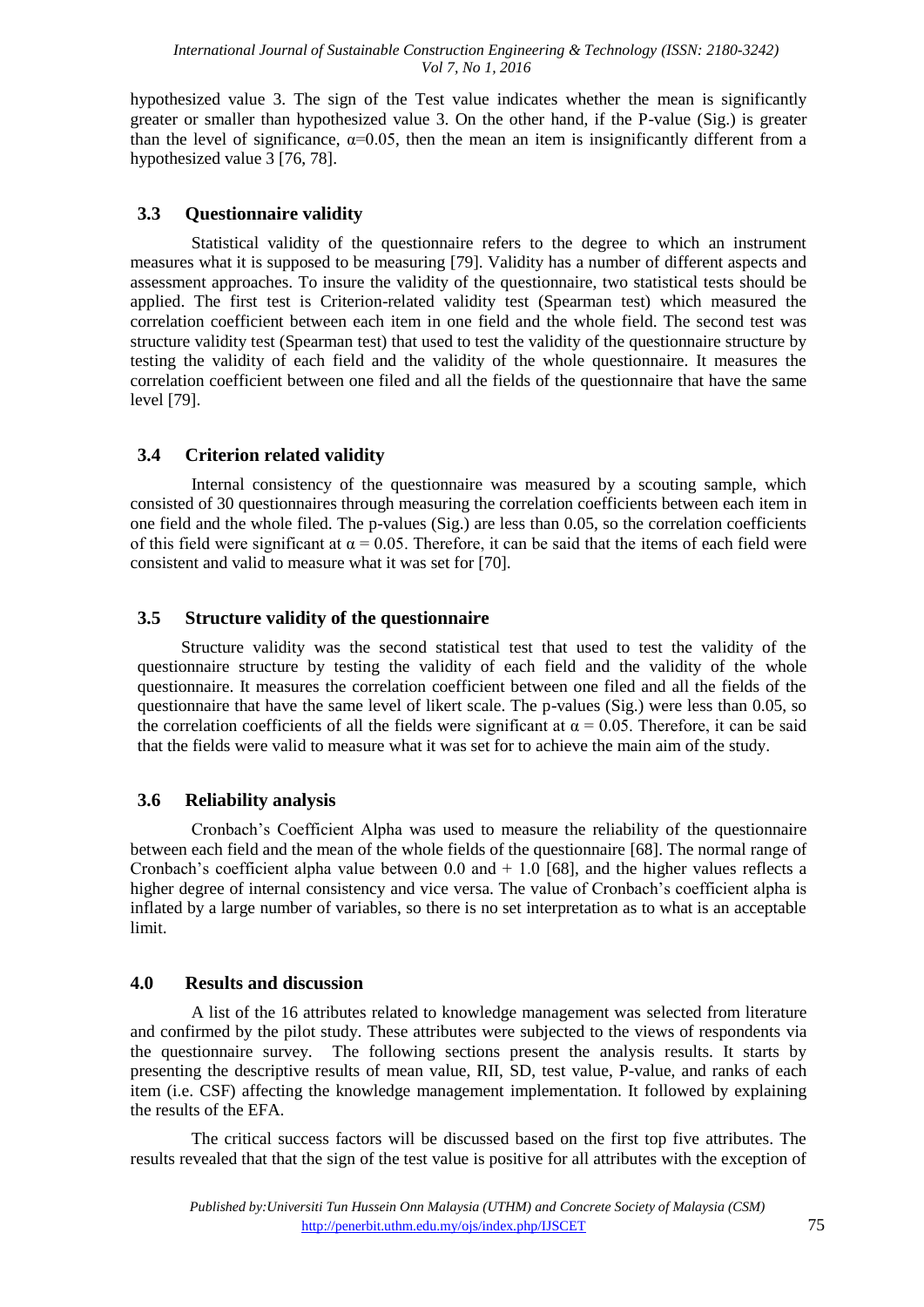the last one 'the prevailing notion ----'as it has a negative nature; if this belief is predominant in the company atmosphere, it will form obstacles in knowledge sharing perception. In addition, the rest of the attributes have a mean greater than the hypothesized value. Therefore, it can be concluded that the respondents agreed to the mentioned set of attributes of knowledge management critical success factors.

### **4.1 Descriptive results of the means, SD, RII, and ranks**

Table 2 shows the results of the initial descriptive analysis. It gives the results of mean value, RII, SD, test value, P-value, and ranks of each item (i.e. CSF) affecting the knowledge management implementation.

| No.             | Knowledge management critical success<br>factors                                                                                          | Mean | RII (%) | SD   | Test<br>value | $P-value (Sig.)$ | Rank           |
|-----------------|-------------------------------------------------------------------------------------------------------------------------------------------|------|---------|------|---------------|------------------|----------------|
| KM5             | In my organization teamwork, discussion<br>and collaboration enhance communication<br>among colleagues.                                   | 4.17 | 83.36   | 0.87 | 14.12         | $0.000*$         | $\mathbf{1}$   |
| KM4             | In my organization, there is high level of<br>face-to-face interaction among colleagues in<br>the workplace.                              | 4.06 | 81.16   | 0.96 | 12.86         | $0.000*$         | $\overline{2}$ |
| <b>KM12</b>     | share<br>knowledge<br>always<br>with<br>L<br>my<br>colleagues.                                                                            | 4.03 | 80.58   | 0.90 | 13.37         | $0.000\text{*}$  | 3              |
| <b>KM10</b>     | Certain tasks require getting information<br>from different departments in order to be<br>accomplished.                                   | 3.95 | 78.99   | 0.92 | 12.71         | $0.000*$         | $\overline{4}$ |
| KM1             | My organization's values and purposes<br>emphasize on managing knowledge.                                                                 | 3.89 | 77.75   | 1.06 | 11.71         | 0.465            | 5              |
| <b>KM14</b>     | My organization is efficient at leveraging<br>knowledge to improve performance.                                                           | 3.84 | 76.87   | 0.94 | 11.73         | $0.000*$         | 6              |
| KM8             | My manager helps employees in managing<br>and sharing knowledge.                                                                          | 3.83 | 76.61   | 1.01 | 11.25         | $0.001*$         | 7              |
| KM <sub>2</sub> | organization<br>My<br>encouraging<br>is<br>and<br>supportive organizational culture.                                                      | 3.80 | 76.09   | 1.05 | 10.52         | $0.000*$         | 8              |
| <b>KM13</b>     | My organization is good in generating new<br>knowledge                                                                                    | 3.79 | 75.85   | 0.98 | 10.65         | $0.000*$         | 9              |
| KM <sub>6</sub> | Negative behavior<br>towards<br>knowledge<br>management<br>and<br>sharing<br>is<br>always<br>discouraged.                                 | 3.65 | 72.92   | 1.13 | 8.29          | $0.000*$         | 10             |
| KM9             | The information system is available to me<br>upon need.                                                                                   | 3.62 | 72.41   | 1.03 | 9.39          | $0.050*$         | 11             |
| KM7             | My organization's leadership supports the<br>activities<br>knowledge<br>relating<br>$\mathop{\mathrm{to}}$<br>management.                 | 3.61 | 72.29   | 1.04 | 9.48          | $0.000*$         | 12             |
| KM3             | I will give out knowledge if I know that I<br>will get new knowledge in return.                                                           | 3.55 | 70.95   | 1.27 | 6.84          | $0.000*$         | 13             |
| <b>KM11</b>     | Workers actively participate in the process<br>of decision-making.                                                                        | 3.49 | 69.82   | 1.19 | 6.75          | $0.000*$         | 14             |
| <b>KM15</b>     | My organization is good in transferring<br>existing knowledge to other organizations.                                                     | 3.42 | 68.50   | 1.11 | 6.50          | $0.000*$         | 15             |
| <b>KM16</b>     | The prevailing notion that knowledge<br>management is the task of a few designated<br>ones and there is no need for knowledge<br>sharing. | 3.09 | 57.74   | 1.21 | $-1.18$       | 0.118            | 16             |

| Table 2: RII ranks and Test value for knowledge management critical success factors |  |  |  |  |  |  |  |
|-------------------------------------------------------------------------------------|--|--|--|--|--|--|--|
|                                                                                     |  |  |  |  |  |  |  |

KM: knowledge management

**\***The mean is significantly different from 3

SD: Standard Deviation

RII: Relative importance index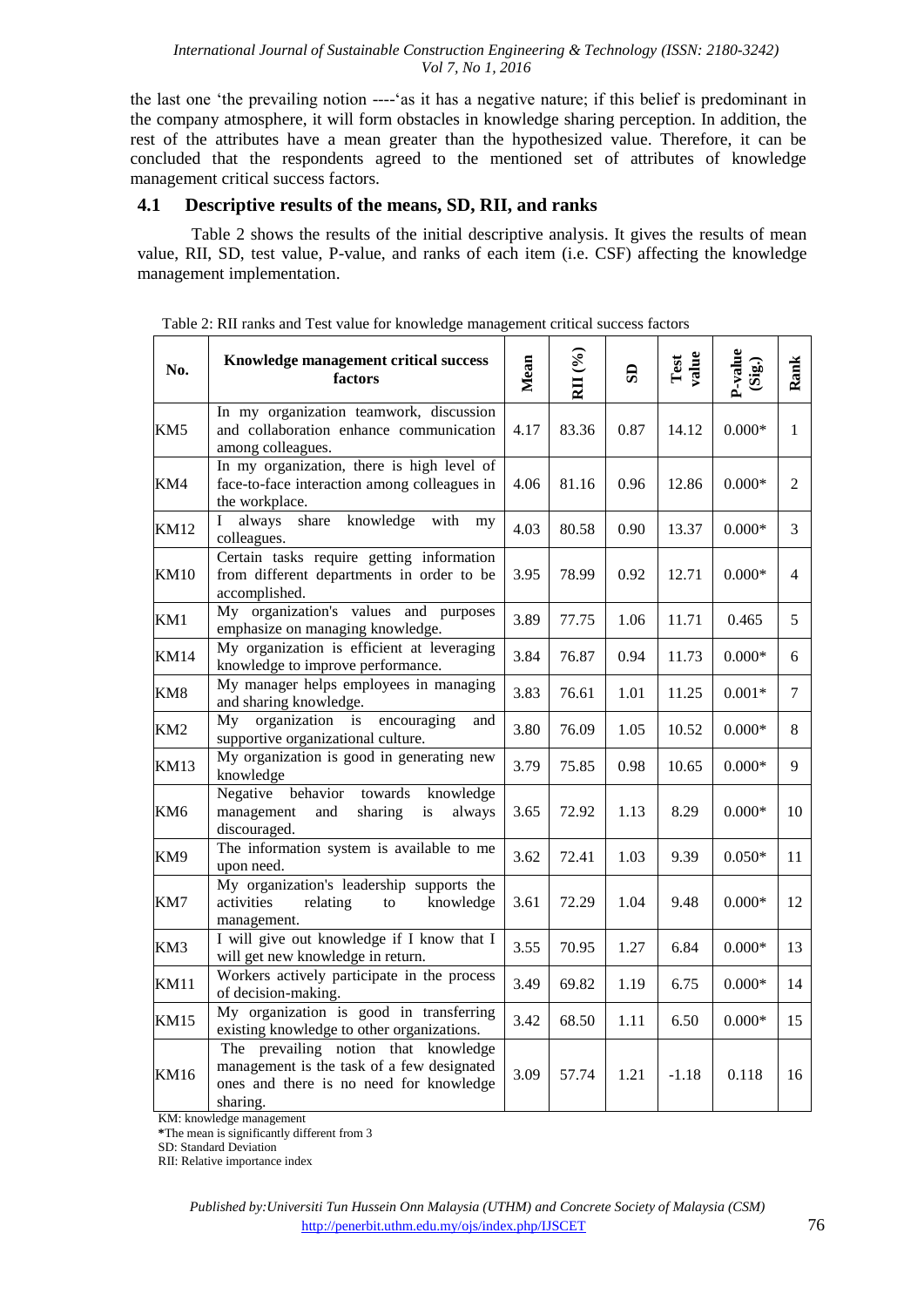The results indicated that *"In my organization, teamwork discussion and collaboration enhance communication among colleagues"* attribute was ranked first with a mean value = 4.17 and  $\text{RII} = 83.36\%$ . This attribute is asserted as previous research that suitable teamwork's environment and managing collaboration is crucial for an effective knowledge management. For example, Rašul et al. [60], Davenport & Prusak [4], McDermott, and O'Dell [39] concluded that teamwork occupies the first rank highlighting the importance of building teamwork as influencing attribute in the success of organizational knowledge management.

This was followed by "*In my organization, there is high level of face to face interaction among colleagues in the workplace"* attribute with a mean value = 4.06 and RII = 81.16% as the second ranked attribute. The respondents' perceptions showed that there is a need for a flexible approach in administering the project to achieve the pre-determined objectives. Effective participation in a team environment requires a direct communication between employees, thus improving relationships. This is consistent with Wang and Noe [67] who assisted that knowledge sharing can occur via written documents or face-to-face communications through networking with other experts.

The results showed that "*I always share knowledge with my colleagues."* attribute with a mean value  $= 4.03$  and RII  $= 80.58$  % was ranked third. It is indicated that employees must be aware about their strategies and attitudes on how to respond to their fellows' inquiries, and be aware of the permanent willingness to share knowledge. The knowledgeable workers are likely to be influenced by the expectations of their peers in deciding to engage in knowledge sharing. The obtained result is consistent with Abdul-Jalala et al. [81]; Abilia et al. [82]; Akhavan et al. [14]; Alazmi and Zairim [49]; Ardichvili et al. [83]; Bishop et al. [62]; Egbu [33]; Hau et al. [84]; Rasli et al. [85]; Sa´enz et al. [86]; Zin and Egbu [48] who focused on this attribute as a mean of maximizing information usage by sharing knowledge with the whole team.

"*Certain tasks require getting information from different departments in order to be accomplished"* attribute was ranked fourth with a mean value = 3.95 and RII = 78.99%. Top manager should make a delegation and impose authority to attain the knowledge management objective not only in a closed isolated system, but also between the entire organizational departments. This can be achieved by minimizing or avoiding any pessimistic concept, in particular managerial obstacles. Therefore, organization should create the atmosphere of collaboration predominant on department managers. This is in agreement with Nor et al. [42], Renzl [87], Hong et al. [9], and Chee [88]. As they asserted higher level of communication and coordination between departments within organization, departments will be sped up. "*My organization's values and purposes emphasize on managing and knowledge sharing."* with a mean value = 3.89 and RII = 77.75% as the fifth ranked attribute. This result illustrates noticeably the influence of setting common goal and values of the organization in knowledge management process. Since the project manager should have a thorough understanding of the knowledge management during the construction project lifecycle. In this essence, a non-hierarchical, selforganizing organizational structure is the most effective for knowledge sharing. A similar result was found by Al-Alawi et al. [89], and Davenport & Prusak [4].

## **4.2 Factor analysis**

The data gathered was subjected to EFA to examine the inter-relationships among the sixteen statements in attempt to identify interrelationships among items and group items that are part of unified concepts. First data suitability was assessed using the recommended measures of sampling adequacy as discussed previously. Table 3 shows the Kaiser-Meyer-Oklin (KMO) and Bartlett's test of sphericity. For these data,  $KMO = 0.906$ , which is more than the recommended threshold of 0.50. On the other hand, Bartlett's test was highly significant (P-value  $< 0.001$ ). Therefore, exploratory factor analysis was appropriate. Cronbach's Alpha was equal to 0.880 suggested that the reliability of the research instrument used was accepted.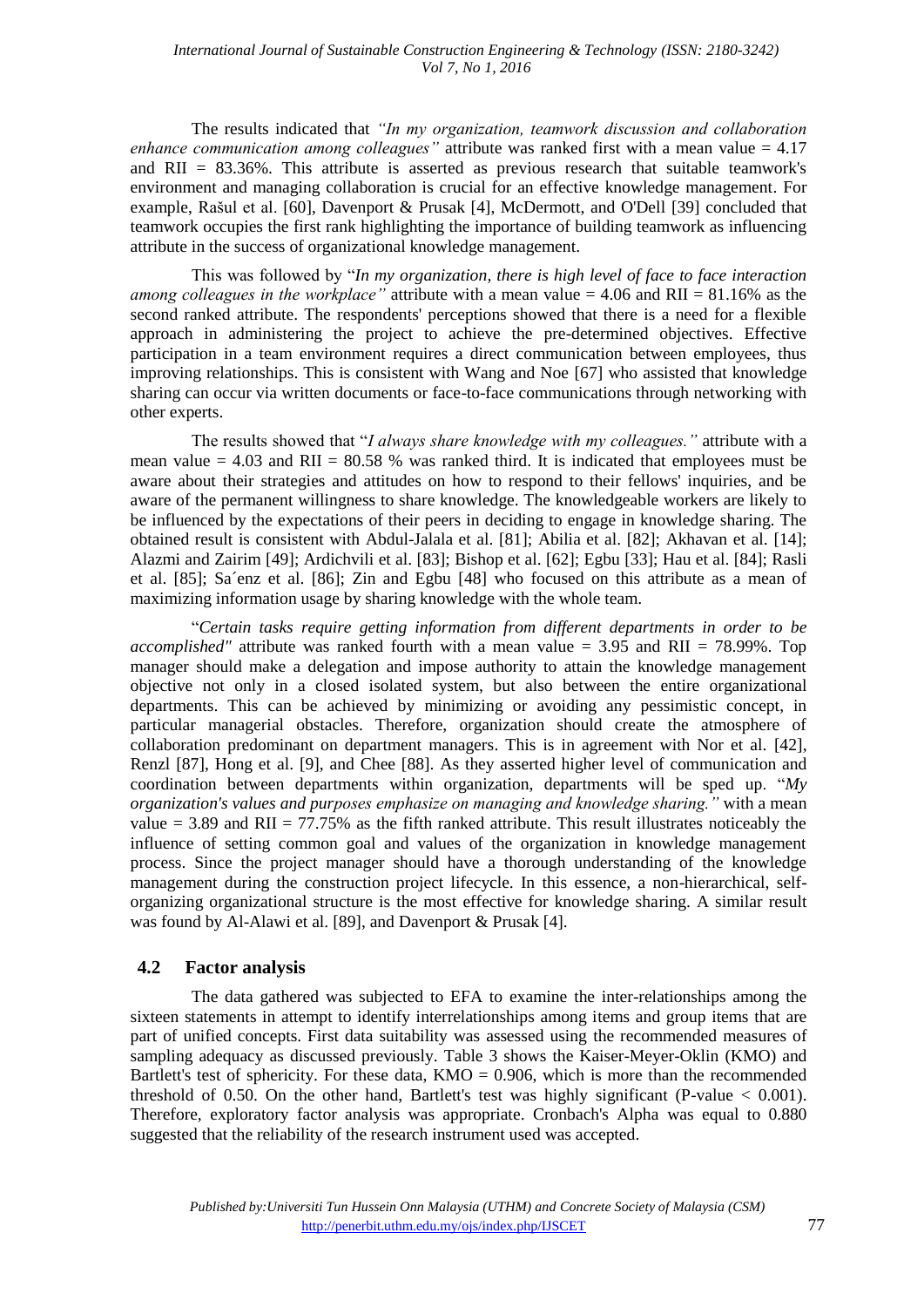| Table 3: KMO and Bartlett's test of knowledge management critical success factor |                    |                |  |  |  |
|----------------------------------------------------------------------------------|--------------------|----------------|--|--|--|
| Kaiser-Meyer-Olkin Measure of sampling adequacy.                                 | 0.906              |                |  |  |  |
|                                                                                  | Approx. Chi-Square | 1,774.150      |  |  |  |
| Bartlett's Test of sphericity                                                    | Df                 | 120            |  |  |  |
|                                                                                  | P-value            | ${}_{< 0.001}$ |  |  |  |
| Cronbach's Alpha                                                                 | 0.880              |                |  |  |  |
|                                                                                  |                    |                |  |  |  |

Figure 1 shows the scree plot of performance, which resulted in three factors; culture, knowledge sharing process, and organizational structure, because the regression line was severed up to attribute 3 and became almost straight line after that. Factor 1: culture explained 24.573% of total variance. Factor 2: knowledge sharing process explained 21.633% of total variance, and factor 3: organizational structure explained 11.153%of total variance.



Figure 1: Scree plot for knowledge management critical success factors

| No.             | Knowledge management critical success factors                                                           | <b>Factor</b><br>loading | <b>Variance</b><br>explained |
|-----------------|---------------------------------------------------------------------------------------------------------|--------------------------|------------------------------|
|                 | <b>Factor 1: Culture</b>                                                                                |                          | 24.573%                      |
| KM <sub>5</sub> | Teamwork discussion and collaboration enhance communication<br>among colleagues.                        | 0.752                    |                              |
| <b>KM10</b>     | Certain tasks require getting information from<br>different<br>departments in order to be accomplished. | 0.732                    |                              |
| KM4             | There is high level of face-to-face interaction among colleagues in<br>the workplace.                   | 0.663                    |                              |
| KM3             | I will give out knowledge if I know that I will get new knowledge<br>in return.                         | 0.585                    |                              |
| KM8             | My manager helps employees in managing<br>and<br>sharing<br>knowledge.                                  | 0.584                    |                              |
| KM9             | The information system is available to me upon need.                                                    | 0.568                    |                              |
| KM1             | My organization's values and purposes emphasize on managing<br>and knowledge sharing.                   | 0.557                    |                              |
| KM7             | My organization's leadership supports the activities relating to<br>knowledge management and sharing.   | 0.553                    |                              |

Table 4: Results of factor analysis for knowledge management critical success factors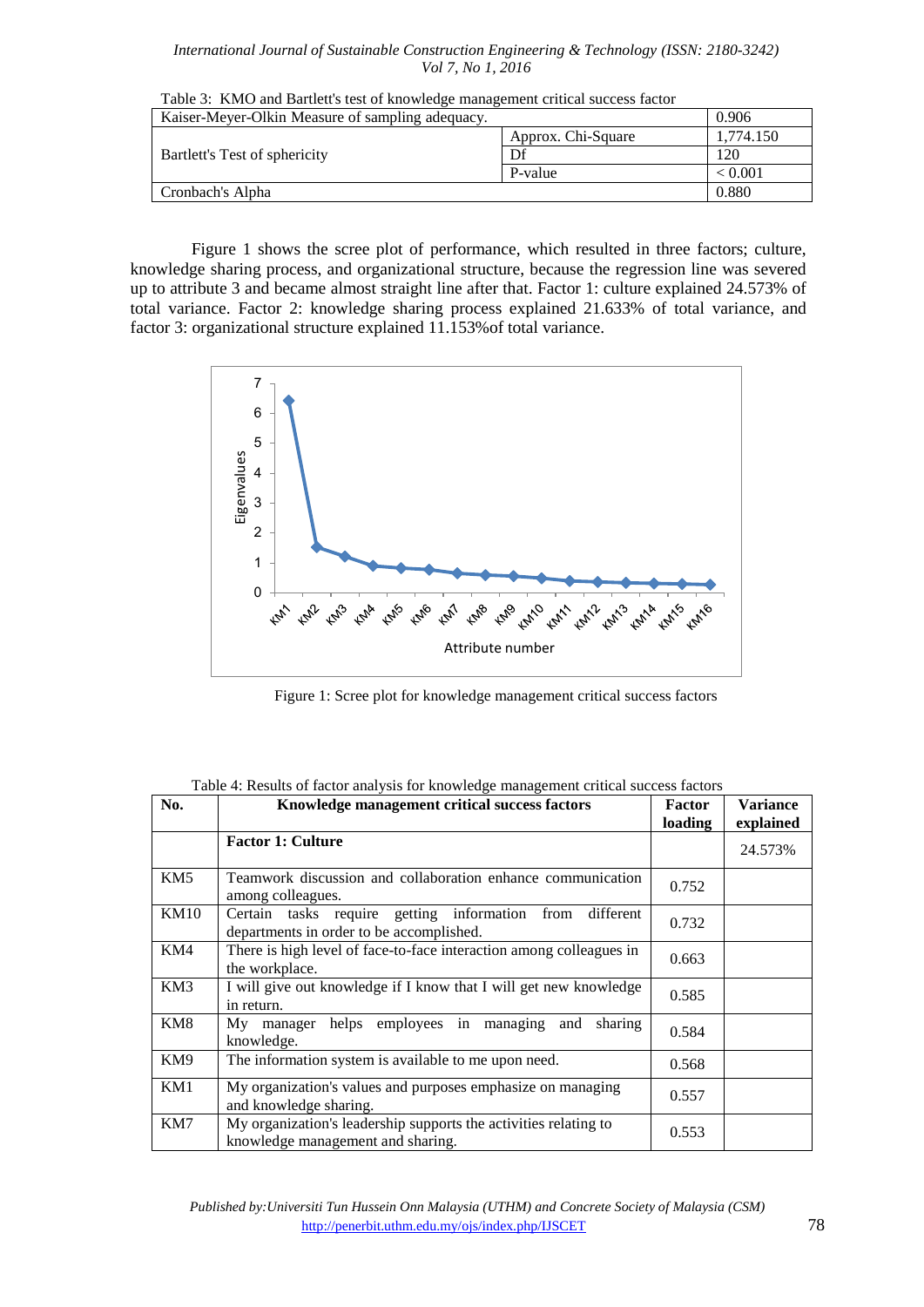| KM <sub>6</sub> | Negative behavior towards knowledge management is always<br>discouraged.                                                            | 0.512    |         |
|-----------------|-------------------------------------------------------------------------------------------------------------------------------------|----------|---------|
|                 | <b>Factor 2: Knowledge sharing process</b>                                                                                          |          | 21.633% |
| <b>KM13</b>     | My organization is good in generating new knowledge.                                                                                | 0.801    |         |
| KM14            | My organization is efficient at leveraging knowledge to improve<br>performance.                                                     | 0.795    |         |
| KM12            | I always share knowledge with my colleagues.                                                                                        | 0.673    |         |
| KM2             | My organization is encouraging and supportive organizational<br>culture.                                                            | 0.622    |         |
| KM15            | My organization is good in transferring existing knowledge to<br>other organizations.                                               | 0.572    |         |
|                 | <b>Factor 3: Organizational structure</b>                                                                                           |          | 11.153% |
| KM16            | The prevailing notion that knowledge management is the task of a<br>few designated ones and there is no need for knowledge sharing. | $-0.678$ |         |
| KM11            | Workers actively participate in the process of decision-making.                                                                     | 0.545    |         |

#### **Factor 1: Culture**

The first factor (culture) explained 24.573% of the total variance, which was represented by nine attributes. This factor included the attributes related to organizational and personality culture between employees within organization. The attributes had adequate factor loadings ( $\geq$ 0.512). Table 4, shows that the highest factor loading attribute for culture factor is "In my organization, teamwork discussion and collaboration enhance communication among colleagues". This emphasized the importance of teamwork as a core critical success factor for knowledge management. The obtained results are in the same line with Kanagasabapathy et al. [59], Chong and Choi [55], Conley and Zheng [56], and Lee and Choi [61].

The second highest factor-loading attribute was "In my organization, certain tasks require getting information from different departments in order to be accomplished". This result reflected the agreement of respondents regarding the importance of ensuring effective communication between different departments. This attribute indicated that interactions and cooperative relationships between departments should be more sedulous and conscientious given the competitive nature of the construction industry. In addition, knowledge-sharing activities between departments are certainly guided or interfered by managers. This is agreed with Lin [66] results revealed that organization should establish a mechanism for interactions and management style so that works can be pursue actively. The results also showed that the first two high loading attributes are homogenous and interrelated concepts. Organization goals should include creating a comprehensively atmosphere, and a knowledge-friendly culture.

#### **Factor 2: Knowledge sharing process**

The second factor "knowledge sharing process" accounted for 21.633% of the total variance and comprised five attributes. The attributes had appropriate factor loadings ( $\geq$ 0.572). For this factor, the highest factor-loading attribute was "My organization is good in generating new knowledge". This indicated that organization should look from employees' sight in addressing their needs and problems by making the radical transformation process for new knowledge to be advantageous to raise the level of the knowledge workers perceptions. As long as the transformation be seen as a 'benefit change for the staff'. Organization process motivates and supports capturing, creating, sharing, and reusing of knowledge on individual and organizational levels. This comes to agreement with Rasli et al. [85] and Poonkundran [90] who assisted on the importance of organization in accepting new knowledge.

The second highest attribute was "My organization is efficient at leveraging knowledge to improve performance". It is indicated that formal and informal communication networks are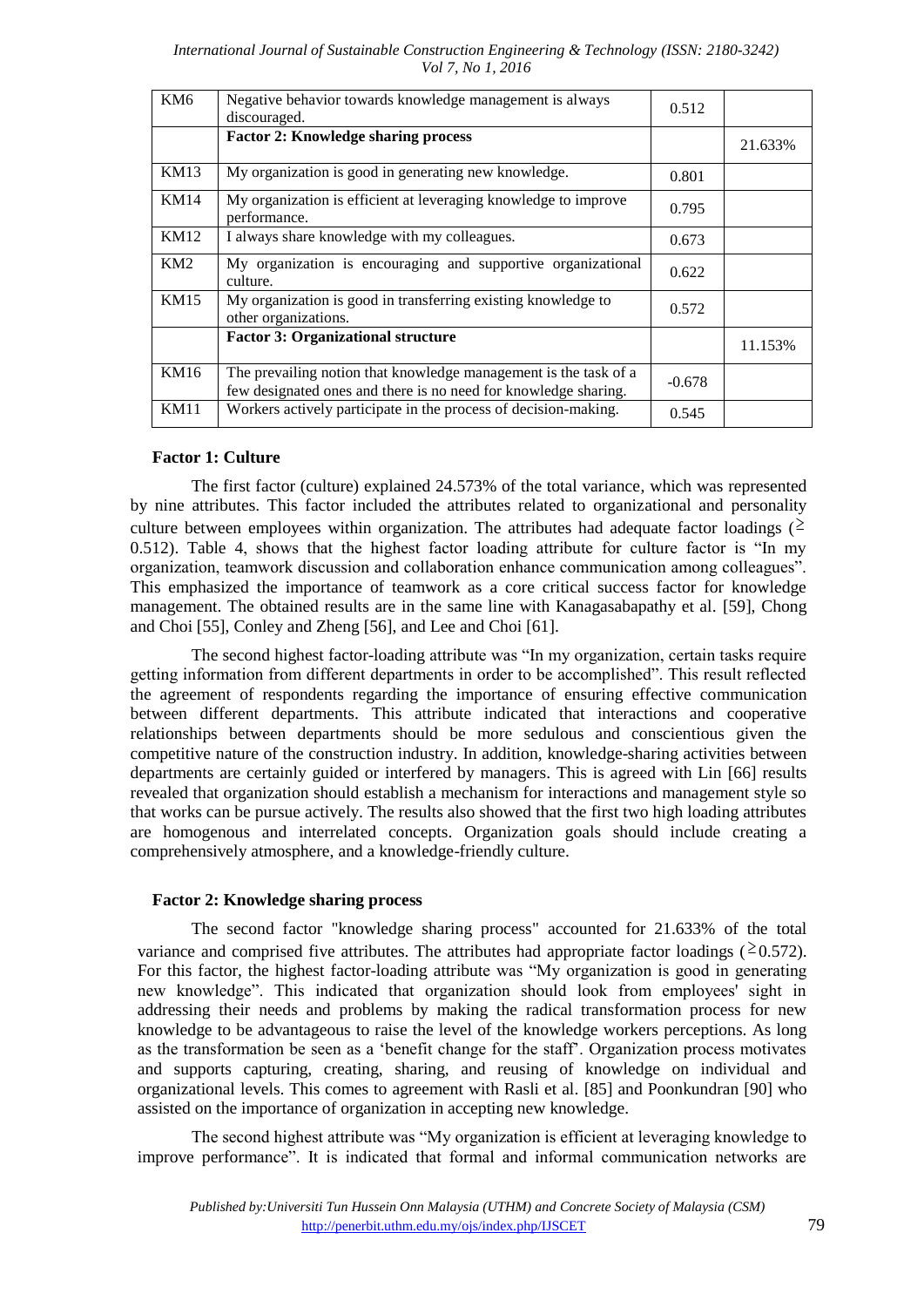needed to ensure an efficient information circulation. Therefore, increasing the degree of communication amongst the project participants, leading to higher the participant satisfaction and hence organizational success. Ruggles [91] had this attribute as first ranked in its group. Rasli et al. [85] outcomes emphasized the fact that organizations must give people the space to transfer and deliver their knowledge. These findings are similar to Abilia et al. [82] results, which showed that the two factors, culture and knowledge-sharing process, had the highest loading. This result is contrary with Hung and Chuang [91] who concluded that organizational mission and value was the most critical success factors and knowledge sharing was the least critical one.

#### **Factor 3: Organizational structure**

The third factor "organizational structure" explained 11.153% of the total variance and comprised only two attribute indicating the respondents' degree of organizational structure. The attributes had relatively adequate factor loadings ( $\geq 0.545$ ). As indicated in Table 3, the highest factor loading attribute was "In my organization, the prevailing notion that knowledge management is the task of a few designated ones and there is no need for knowledge sharing". It is concluded that prevailing belief that legitimacy of the employees' involvement in the knowledge management reflects the social relations, moral behaviors, relationships nature between employees as well as top management. Knowledge should not be monopolized on certain people; it is preferred to be available for everyone to get the advantages and experiences of the qualified fellows.

The second attribute of this factor was "In my organization, workers actively participate in the process of decision making". The obtained result clarified that top managers often involve human resources particularly experienced ones to share their values and technical culture in decision-making. The importance of worker participation in decision-making is tightened to practical experience gained across their day-to-day involvement in the execution stage of the project. Consequently, they become more responsible. The role of project manager is to effectively manage the relationship between top management and workers as well as acquired knowledge distribution. Thus, the organization should hire the manager with a high management competence and skills. This is agreed with Akhavan et al. [14] who concluded that the workers have a right to play a part in the decision-making.

Community consultation concept can be implemented by activating the internet communication between municipalities and citizens since it's the easiest and most comfortable way for citizens to communicate the local council. Feedback consulted from the public on the quality of services and fairness in distribution has a great impact on community consultation and satisfaction, and there is a real need for conducting town hall meetings that calling citizens and municipality council for attendance.

### **5.0 Conclusion and recommendations**

This study is a part of a research that aims at developing a framework for effective knowledge management implementation in the Palestinian construction industry. The main objective of this study is to investigate knowledge management critical success factors in construction projects in the Palestinian construction industry. The Results obtained indicated that culture, knowledge sharing, organization structure are the main critical success factors for knowledge management. Findings revealed that teamwork, face to face interaction, generate new knowledge environment, resourceful process for sharing, workers participation are the highest factor loading attributes for culture, organizational structure and knowledge sharing factors. The study demonstrated that the factors derived from knowledge management factors could influence knowledge sharing behaviors.

Construction companies advised to create an environment that is conducive to knowledge sharing, develop cultural norms that build trust, collective cooperation, and positive social interactions among workers. Construction companies recommended encouraging knowledge sharing behaviors by promoting teamwork, pro-social and organizational behavior, and face-to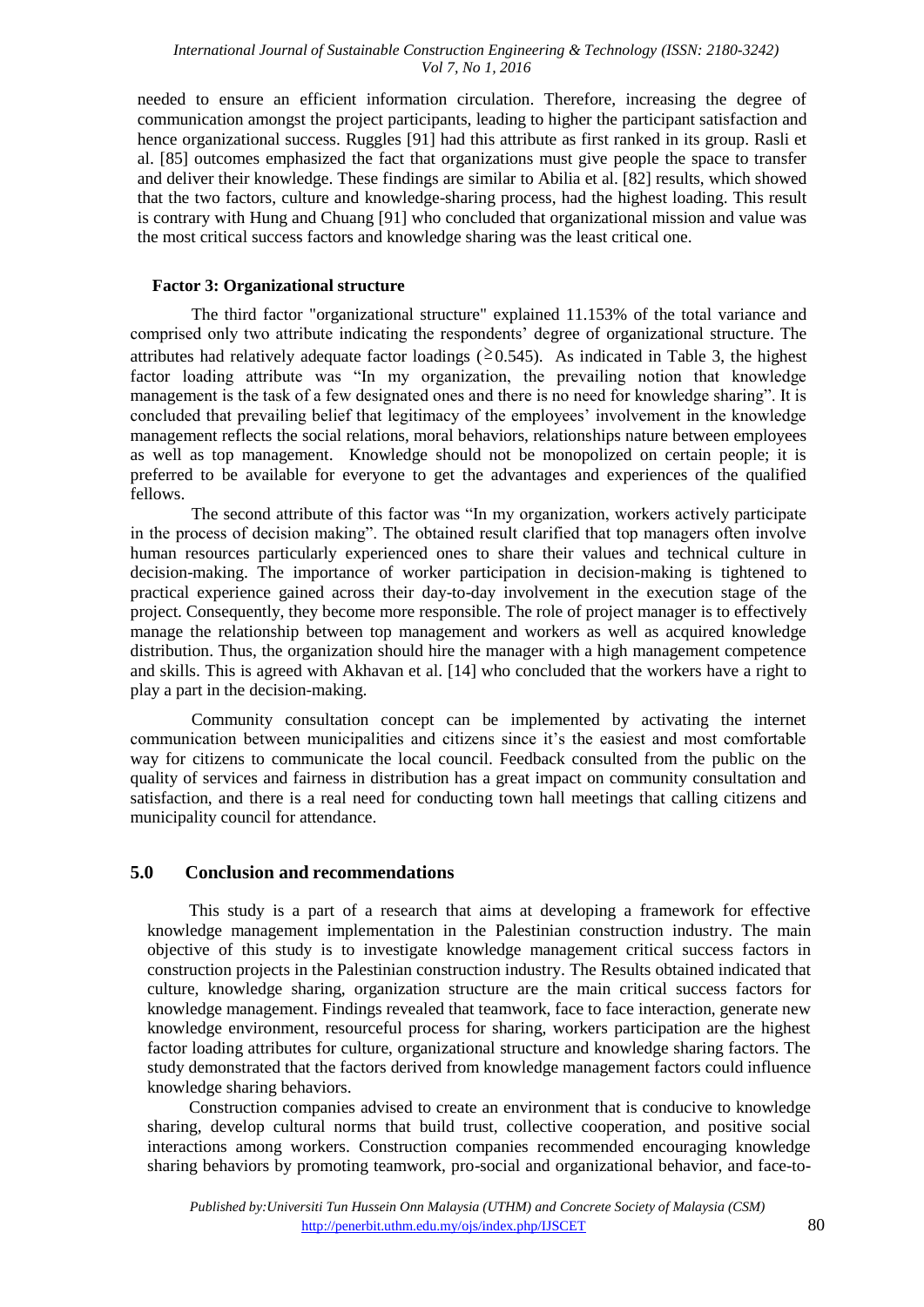face interaction. The findings of this study are significant in the understanding of knowledge management critical success factors in construction project. This knowledge may contribute to better decision-making and improvement of the construction projects performance.

#### **References**

- [1] Z. A. Khalifa, and Y. Jamaluddin, "Key Success Factors affecting knowledge management implementation in construction industry in Libya", Australian Journal of Basic and Applied Sciences, vol. 6, ppt. 161-164, 2012.
- [2] L. A. Y AL-Hakim, and S. Hassan, "Critical success factors of knowledge management, innovation and organisational performance", British Journal of Economics, Finance and Management Sciences, vol. 4, pp. 31-49, 2012.
- [3] E. Aliakbar, R. Md. Yusoff, and N. H. Mahmood, "Determinants of knowledge sharing behavior. International Conference on Economics", Business and Marketing Management. vol. 29, ppt. 208-215. Singapore: IACSIT Press, 2012.
- [4] T. H. Davenport, and L. Prusak, "Working knowledge: How companies manage what they know", Boston, MA: Harvard Business School Press, 1998.
- [5] Y.C. Lin and L.K. Lin, "Critical success factors for knowledge management studies in construction", 2006.
- [6] M. Mas-Machuca, and C. Martinez Costa, "Exploring critical success factors of knowledge management projects in the consulting sector", Total Quality Management & Business Excellence, vol. 23, ppt. 1297- 1313, 2012.
- [7] E. LY, C. Anumba, and P. Carrillo, "Knowledge management practices of construction project managers", 2005.
- [8] K. Wong, "Critical success factors for implementing knowledge management in small and medium enterprises", Industrial Management & Data Systems, vol. 105, ppt. 261-279, 2005.
- [9] D. Hong, E. Suh, and C. Koo, Developing strategies for overcoming barriers to knowledge sharing based on conversational knowledge management. Expert Systems with Applications, vol. 38, ppt. 14417– 14427, 2011.
- [10] D. O'Leary, "Using AI in Knowledge management: Knowledge bases and ontolo-gies", IEEE Inteligent systems, vol. 13, ppt. 34-39, 1998.
- [11] I. Nonaka, and H. Takeuchi, "The Knowlege Creating Company: How Japanese companies creat the dynamics of innovation", New York, NY: Oxford University Press, 1995.
- [12] Abell and Oxbrow, "Competing with knowledge", London: Library Association Publishing, 2001.
- [13] M. Stankosky, "Key note address to ICICKM (International Conference on Intellectual Capital, Knowledge Management and Organisational Learning) ", ppt. 9 – 10, 2008.
- [14] P. Akhavan, M. Jafari, and M. Fathian, "Critical success factors of knowledge management systems: a multi-case analysis" European Business Review, vol. 18, ppt. 97-113.
- [15] A. P. Schroeder, "KM governance: Iinvestigating the case of a knowledge intensive research organisation", Journal of Enterprise Information Management, vol. 20, ppt. 414-431, 2007.
- [16] P. Drucker, "Concept of the corporation", New York: New American Library, 1983.
- [17] T. T. Man, "Knowledge sharing within organizational boundaries of Hong Kong Construction Firms", Australia: The University of Newcastle, 2010.
- [18] N. K. Kakabadse, A. Kouzmin, and A. Kakabadse, "From tacit knowledge to knowledge management: Leveraging invisible assets", Knowledge and Process Management, vol. 8, ppt. 137–154, 2001.
- [19] T. M. Schwen, H. K. Kaiman, N. Hara, and E. L. Kisling, "Potential knowledge management contributions to human performance technology research and practice", Educational Technology, Research and Development, vol. 46, ppt. 73-89, 1998.
- [20] K. Wiig, "Knowledge management Foundation", New York: Schema Press, 1993.
- [21] I. Nonaka, "A dynamic theory of organizational knowledge creation", Organization Science, vol. 5, ppt. 14-37, 1994.
- [22] K. Bartol, and A. Srivastava, "Encouraging knowledge sharing: The role of organisational rewards", Journal of Leadership and Organisation Studies, vol. 9, ppt. 64-76, 2002.
- [23] A. Bourdreau, and G. Couillard, "System integration and knowledge management", Information Systems Management, vol. 16, ppt. 24-32, 1999.
- [24] T. H. Davenport, and D.W. De Long, "Successful knowledge management projects", Sloan Management Review, vol. 39, ppt. 43-58, 1998.
- [25] J. N. Lee, "The impact of knowledge sharing, organizational capability and partnership, quality on IS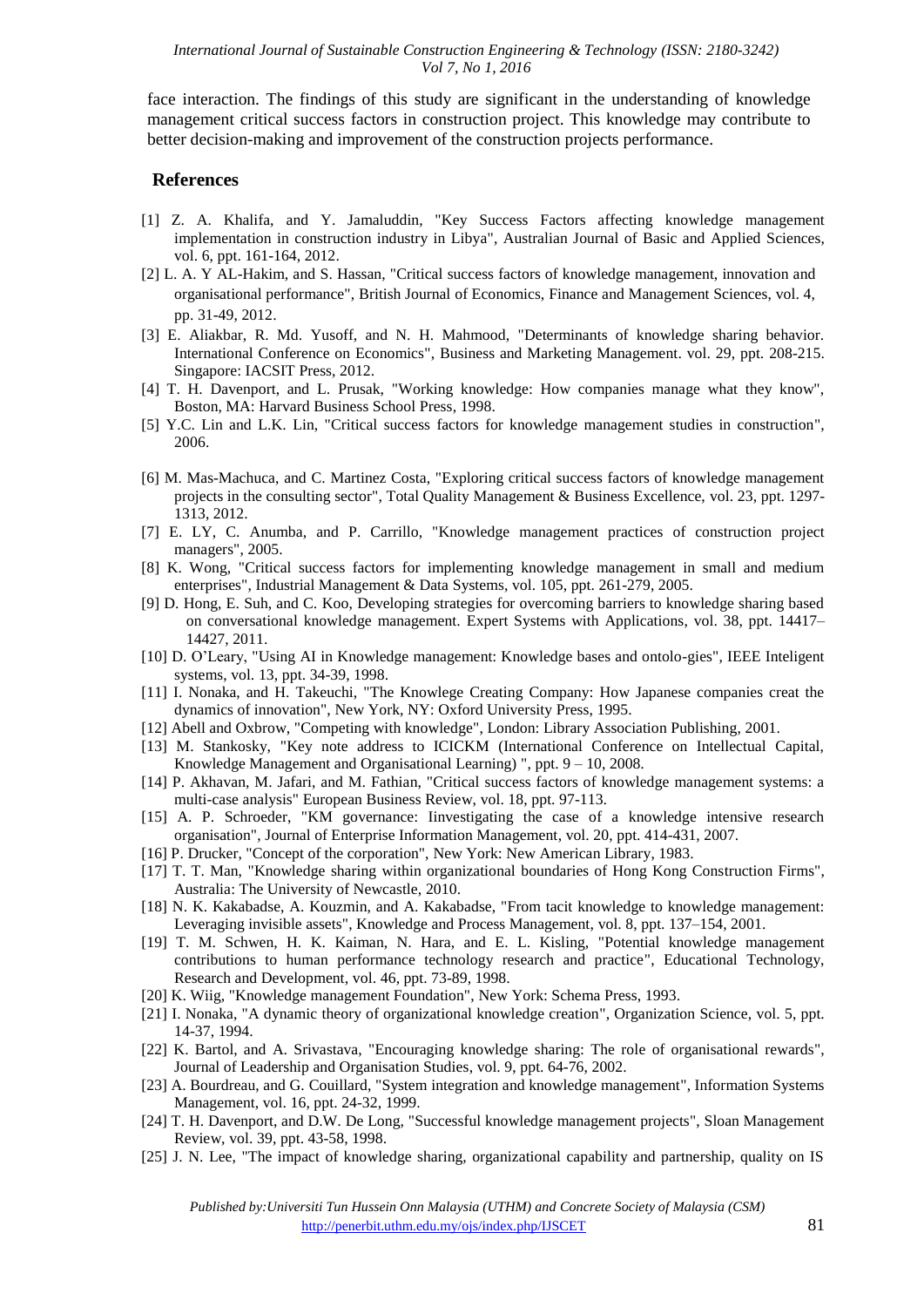outsourcing success", Information & Management, vol. 38, ppt. 323-35, 2001.

- [26] F. Gao, M. Li, and S. Clarke, "Knowledge, management, and knowledge management in business operations", Journal of Knowledge Management, vol. 12, ppt. 3-17, 2008.
- [27] M. Sarvary, "Knowledge management and competition in the consulting industry", California Management Review, vol. 41, ppt. 95-107, 1999.
- [28] R. Nicolas, "Knowledge management impacts on decision making process", Journal of Knowledge Management, vol. 8, ppt. 20-31, 2004.
- [29] M. Lloria, "A review of the main approaches to knowledge management", Knowledge Management Research & Practice, vol. 6, ppt. 77-89, 2008.
- [30] M. Alavi, and D. E. Leidner, "Review: Knowledge management and knowledge management systems: conceptual foundations and research issues", MIS Quarterly, vol. 25, ppt. 107-136, 2001.
- [31] R. Beijerse, "Questions in knowledge management: defining and conceptualizing a phenomenon", Journal of Knowledge Management, vol. 3, ppt. 94-110, 1999.
- [32] B. M. Han, and V. S. Anantatmula, "Knowledge sharing in large IT organizations: a case study",VINE: The Journal of Information and Knowledge Management Systems, vol. 37, ppt. 421-439, 2007.
- [33] C. Egbu, "Managing knowledge and intellectual capital for improved organizational innovations in the construction industry: An examination of critical success factors", Engineering, Construction and Architectural Management, vol. 11, ppt. 301-315, 2004.
- [34] P. M. Herder, W. W. Veeneman, M. D. J. Buitenhuis, and A. Schaller, "Follow the rainbow: A knowledge management framework for new product introduction", Journal of Knowledge Management, vol. 7, ppt. 105-115, 2003.
- [35] F. Zaini, A. Boha, K. Kipli, and A. Bujang, "Knowledge sharing barriers in construction industry in Sarawak", Sustaining the World with Better Structures& Construction Practice, ppt. 306-310. Surabaya, Indonesia: APSEC-ICCER, 2012.
- [36] A. Anand, and M. D. Singh, "Understanding knowledge management: A literature review", International Journal of Engineering Science and Technology (IJEST), vol. 3, ppt. 926-939, 2011.
- [37] M. Ipe, "Knowledge sharing in organizations: A conceptual framework", Human Resource Development Review, vol. 2, 337-359, 2003.
- [38] J. Liebowitz, "Key ingredients to the success of an organization's knowledge management strategy", Knowledge and Process Management, vol. 6, ppt. 37-40, 1999.
- [39] R. McDermott, and C. O'Dell, "Overcoming cultural barriers to sharing knowledge", Journal of Knowledge Management, vol. 5, ppt. 76-85, 2001.
- [40] P. Duguid, "The art of knowing: social and tacit dimensions of knowledge and the limits of the community of practice", The Information Society, vol. 21, ppt. 109-118, 2005.
- [41] I. Nonaka, H. Takeuchi, and K. Umemoto, "A theory of organizational knowledge creation", International Journal of Technology Management, vol. 11, ppt. 833-845, 1996.
- [42] F. H. Nor, O. Mohamed, and C. Egbu, "Knowledge sharing initiatives in quantity surveying firms in Malaysia: Promoting, inhibiting and challenge factors", Procs 27th Annual ARCOM Conference, 593- 601. Bristol, UK: Association of Researchers in Construction Management, 2011.
- [43] M. Zack, "Managing codified knowledge", Sloan Management Review, vol. 40, ppt. 45-58, 1999.
- [44] S. Fernie, S.D. Green, S.J. Weller, and R. Newcombe, "Knowledge sharing: Context, confusion and controversy", International Journal of Project Management, vol. 21, ppt. 177-187, 2003.
- [45] U. Yozgat; O. Demirbağ, and S. Şahin, "The impact of knowledge sharing and partnership quality on outsourcing success", International Conference on Management and Artificial Intelligence – ICMAI, Bangkok, Thailand, April 8-9, 2013, vol. 63, ppt. 50-54, 2013.
- [46] N. Azudin, M. N. Ismail, and Z. Taherali, "Knowledge sharing among workers: a study on their contribution through informal communication in Cyberjaya, Malaysia", Knowledge Management & E-Learning, vol. 1, ppt. 139-162, 2009.
- [47] V. Hutchinson, and P. Quintas, "Do SMEs do Knowledge Management? Or Simply manage what they know? ", International Small Business Journal, vol. 26, ppt. 54-131, 2008.
- [48] I. Zin, and C. Egbu, "The significance of knowledge sharing approaches in Malaysian construction organizations", In: Egbu, C. and Lou, E.C.W. (Eds.). Procs 27th Annual ARCOM Conference, 5-7 September. vol. 115, pp. 525-534. Bristol, UK: Association of Researchers in Construction Management, 2011.
- [49] M. Alazmi, and M. Zairim, "Knowledge management critical success factors", Total Quality Management & Business Excellence, vol. 14, ppt. 199-204, 2003.
- [50] M. Y. Tan, "The relationship between knowledge management factors and adoption of knowledge sharing: A study of Singapore organizations", Australia: MSc dissertation, University of Newcastle, 2012. Retrieved from http://hdl.handle.net/1959.13/935991
- [51] C. O'Dell, and J. Grayson, "If only we knew what we know: Identification and transfer of internal best practices", California Management Review, vol. 40, ppt. 154-174, 1998.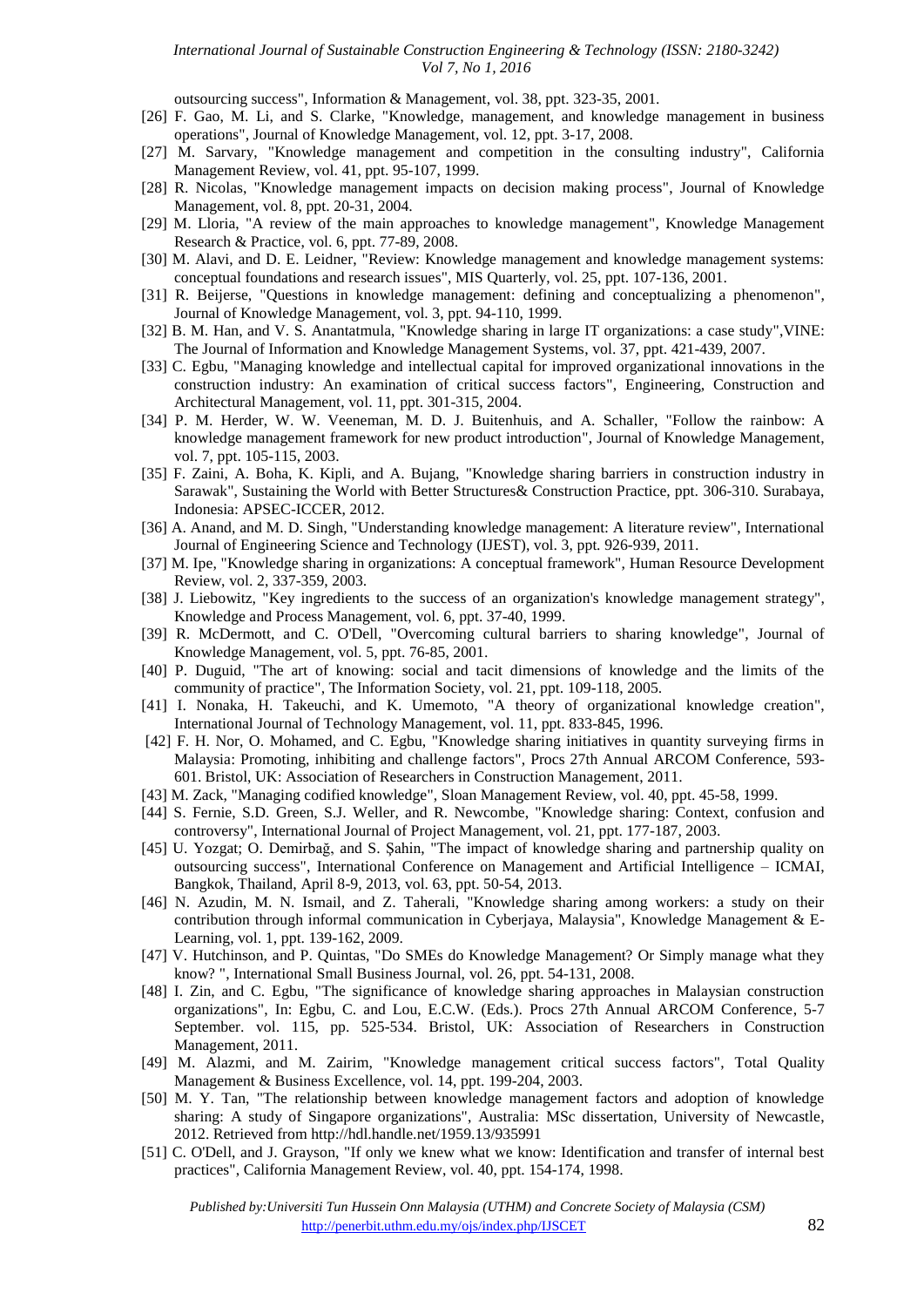- [52] P. Chourides, D. Longbottom, and W. Murphy, "Excellence in knowledge management: an empirical study to identify critical factors and performance measures", Measuring Business Excellenc, vol. 7, ppt. 29-45, 2003.
- [53] K. Nelson, and M. Middleton, "An exploratory analysis of information and knowledge management enablers in business contexts, in E.Coakes (Ed.) ", Knowledge Management: Current Issues and Challenges, IRM Press, Hershey, PA, ppt. 104-115, 2003.
- [54] A. Karabag, "Critical barrier and success factors for implementing knowledge management in organizations", IX.IACCM Conference. Preston, UK, 2010.
- [55] S. Chong, and Y. Choi, "Critical factors in the successful implementation of knowledge management", Journal of Knowledge Management Practice, vol. 6, 2005.
- [56] C. A. Conley, and W. Zheng, "Factors critical to knowledge management success", Advances in Developing Human Resources, vol. 11, ppt. 334-348, 2009.
- [57] C. Steyn, and M. Kahn, "Towards the development of a knowledge management practices survey for application in knowledge intensive organisations", South African Journal of Business Management, vol. 39, ppt. 45-53, 2008.
- [58] R. Salleh, "Critical success factors of project management for Brunei construction projects: improving project performance", Queensland University of Technology, 2009.
- [59] K. A. Kanagasabapathy, R. Radhakrishnan; and S. Balasubramanian, "Empirical investigation of critical success factor and knowledge management structure for successful implementation of knowledge management system – a case study in Process industry", 2006.
- [60] J. Rašul, V. B. Vukšić, and M. I. Štemberger, "The impact of knowledge management on organizational performance", Economic and Business Review, vol. 14, ppt. 147–168, 2012.
- [61] H. Lee, B.Choi, "Knowledge Management Enablers, Processes, and Organizational Performance: An Integrative View and Empirical Examination", Journal of Management Information System, vol. 20, ppt. 179-228, 2003.
- [62] J. Bishop, D. Bouchlaghem, J. Glass, and I. Matsumoto, "Critical success factors for implementing knowledge management in small and medium enterprises", Journal of Knowledge Management, vol. 12, ppt. 16-29, 2008.
- [63] T. Cristina, "Critical factors to knowledge management implementation", The International Conference on Economics and Administration, Faculty of Administration and Business, University of Bucharest, ppt. 816-823, Romania: ICEA – FAA Bucharest, 2009.
- [64] L. Kish, "Survey Sampling", New York: John Wiley and Sons, Inc., 1965.
- [65] M. Saunders, P. Lewis, and A. Thornhill, "Research methods for business students, Harlow, U.K.", Harlow, U.K. : Financial Times- Prentice Hall, 2009.
- [66] W. Lin, "The effect of knowledge sharing model", Expert Systems with Applications, vol. 34, ppt. 1508– 1521, 2008.
- [67] S. Wang, and R. A. Noe, Knowledge sharing: "A review and directions for future research", Human Resource Management Review, vol. 20, ppt. 115–131, 2010.
- [68] R. Fellows, and A. Liu, "Research methods for construction", 3rd ed., Chichester, WileyBlackwell, 2008.
- [69] M. Muskat, D. Blackman, and B. Muskat, "Mixed methods: Combining expert interviews, cross- Impact analysis a scenario development", Electronic Journal of Buisiness Methods, vol. 10, ppt. 9-21, 2012.
- [70] S. G. Naoum, "Dissertation research and writing for construction students", 2nd edition, Butterworth-Heinemann, Oxford, 2007.
- [71] R. Likert, "A technique for the measurement of attitudes", Archives of psychology, vol. 22, ppt. 1-55, 1932.
- [72] J. Bell, " Doing Your Research Project: A guide for first-time researchers in education", 2005.
- [73] M. J. Nanna, and S. S. Sawilowsky, "Analysis of Likert scale data in disability and medical rehabilitation research", Psychological Methods, vol. 3, ppt. 55–67, 1998.
- [74] A. Enshassi, J. Al-Najjar, and M. Kumaraswamy, "Delays and cost overruns in the construction projects in the Gaza Strip", Journal of Financial Management of Property and Construction, vol. 14, ppt. 126- 151, 2009.
- [75] A. Enshassi, S. Mohamed, Z. Abu Mustafa, and P. E. Mayer, "Factors affecting labor productivity in building projects in the Gaza Strip", Journal of Civil Engineering and Management, vol. 13, ppt. 245– 254, 2007.
- [76] A. Field, "Discovering statistics using SPSS " (2nd edition), London: Saga, 2005.
- [77] H. Doloi, A. Sawhney, K.C. Iyer, and S.Rentala, "Analysing factors affecting delays in Indian construction projects", International Journal of Project Management, vol. 30, ppt. 479-489, 2012.
- [78] H. Kaiser, "An index of factorial simplicity", Psychometrika, vol. 39, ppt. 31-36, 1974.
- [79] D.F. Polit, and B.P. Hungler, "Essentials of Nursing Research", Philadelphia: Lippincott, 1997.
- [80] L. J. Cronbach, Coefficient alpha and the internal structure of tests. psychometrika, vol. 16, ppt. 297-